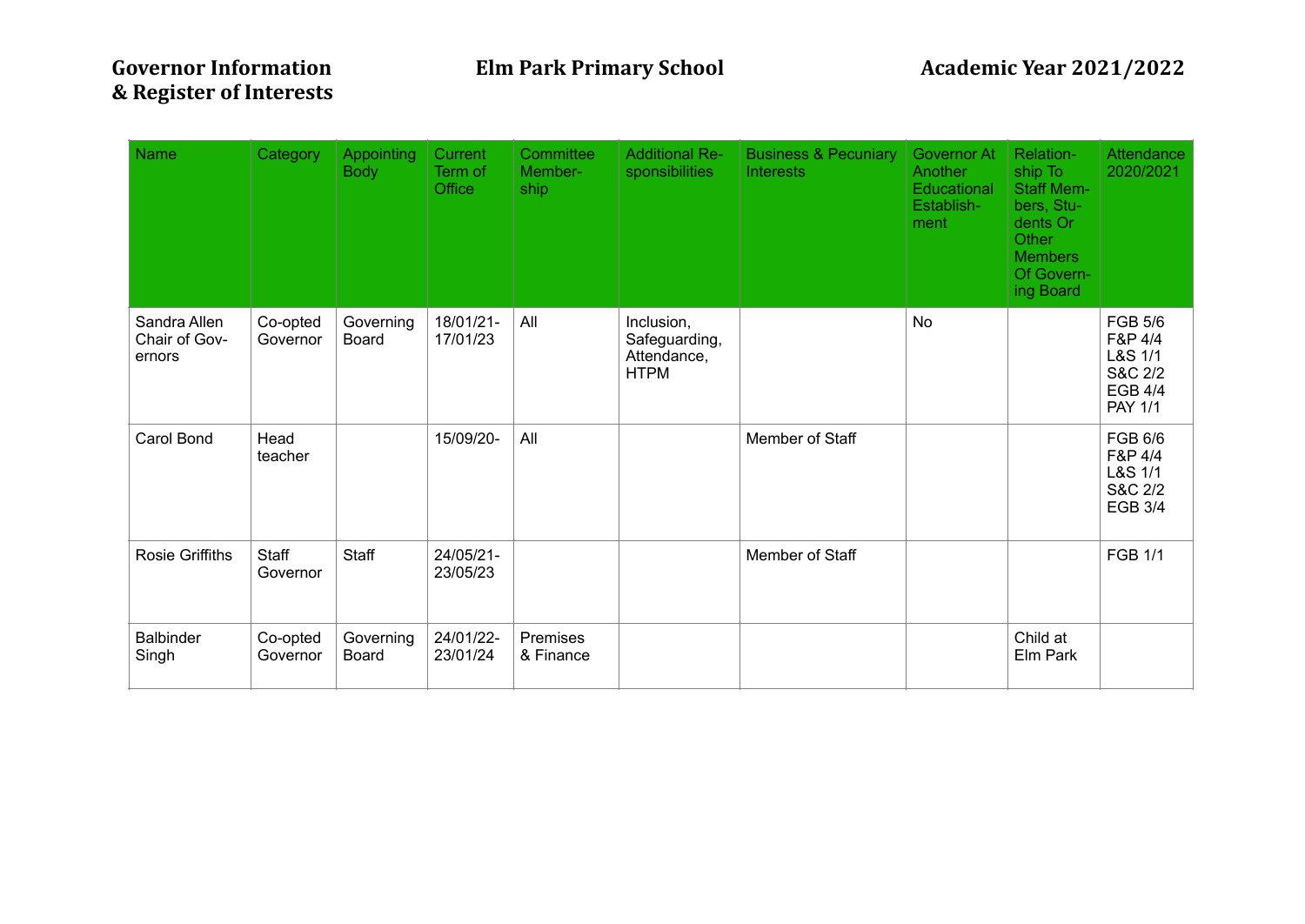| Nicola Allaouat            | Co-opted<br>Governor             | Governing<br>Board | 23/11/20-<br>22/11/22  | Learning<br>and<br>Standards<br>Staffing       | Website<br>Communica-<br>tion Staffing<br>Committee<br>(Chair) |                                                                                                                                         | <b>No</b> | Cousin<br>with a child<br>at Elm<br>Park | FGB 6/6<br>L&S 1/1<br>S&C 2/2<br><b>EGB4/4</b>                |
|----------------------------|----------------------------------|--------------------|------------------------|------------------------------------------------|----------------------------------------------------------------|-----------------------------------------------------------------------------------------------------------------------------------------|-----------|------------------------------------------|---------------------------------------------------------------|
| Kathryn Turton             | Parent<br>Governor               | Parents            | 06/12/21-<br>05/12/24  | Staffing                                       |                                                                |                                                                                                                                         |           | Child at<br>Elm Park                     |                                                               |
| Caitlin Bragg              | Co-opted<br>Governor             | Governing<br>Board | 28/09/20 -<br>27/09/22 | Staffing                                       | Additional<br>funding & catch<br>up                            |                                                                                                                                         |           |                                          | <b>FGB 4/6</b><br>F&P 4/4<br><b>EGB 2/3</b>                   |
| <b>Tracy Lenzy</b>         | Co-opted<br>Governor             | Governing<br>Board | 13/07/20-<br>12/07/22  | Staffing                                       | <b>HTPM</b>                                                    |                                                                                                                                         |           |                                          | <b>FGB 4/6</b><br>S&C 2/2<br><b>EGB 2/4</b><br><b>PAY 1/1</b> |
| Jason Walker<br>Vice Chair | Parent<br>Governor               | Parents            | 26/06/19-<br>25/06/22  | Premises<br>& Finance<br>(Vice<br>Chair)       | <b>STEM</b><br>Health &<br>Safety                              |                                                                                                                                         | No        | Two chil-<br>dren at<br>Elm Park         | FGB 6/6<br>P&F 4/4<br><b>EGB 4/4</b>                          |
| Jo Briscombe               | Local Au-<br>thority<br>Governor | <b>LEA</b>         | 27/11/20-<br>26/11/22  | Learning<br>and<br><b>Standards</b><br>(Chair) | English                                                        | Work for a depart-<br>ment in South<br>Gloucestershire<br>Council who provide a<br>number of services<br>that schools can buy<br>in to. | No        |                                          | <b>FGB 3/6</b><br>L&S 1/1<br><b>EGB 3/4</b>                   |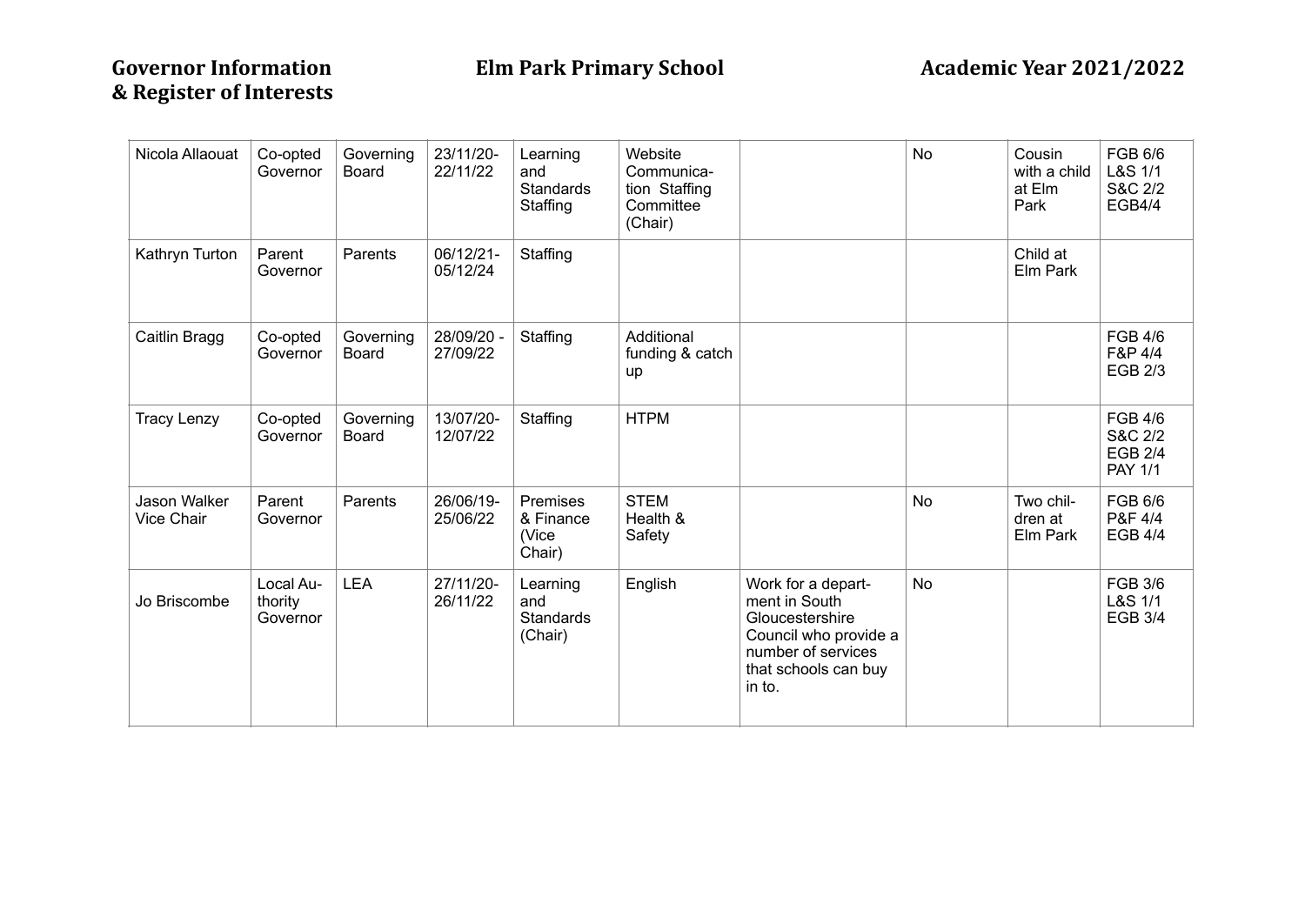| David Drew        | Co-opted<br>Governor |                           | 24/05/21-<br>23/05/23 | Premises<br>& Finance        | New build<br><b>HTPM</b> | No | FGB 6/6<br>F&P 3/4<br><b>EGB 3/4</b>        |
|-------------------|----------------------|---------------------------|-----------------------|------------------------------|--------------------------|----|---------------------------------------------|
| <b>Vicky Drew</b> | Co-opted<br>Governor | Governing<br><b>Board</b> | 14/01/21<br>13/01/23  | Learning<br>and<br>Standards |                          | No | <b>FGB 4/6</b><br>L&S 1/1<br><b>EGB 1/4</b> |

Governors who have held a post during the last year.

| <b>Claire Hall</b> | Parent<br>Gov-<br>ernor | Parents | 01/12/18<br>30/11/21<br>Resigne<br>21/07/21 | Staffing<br>Pay | <b>GDPR</b><br>Co Chair Staff-<br>ing<br>Committee<br><b>ICT</b> |  | No |  | <b>FGB 4/5</b><br>F&P 1/2<br><b>EGB 1/3</b><br>S&C 3/3 |
|--------------------|-------------------------|---------|---------------------------------------------|-----------------|------------------------------------------------------------------|--|----|--|--------------------------------------------------------|
|--------------------|-------------------------|---------|---------------------------------------------|-----------------|------------------------------------------------------------------|--|----|--|--------------------------------------------------------|